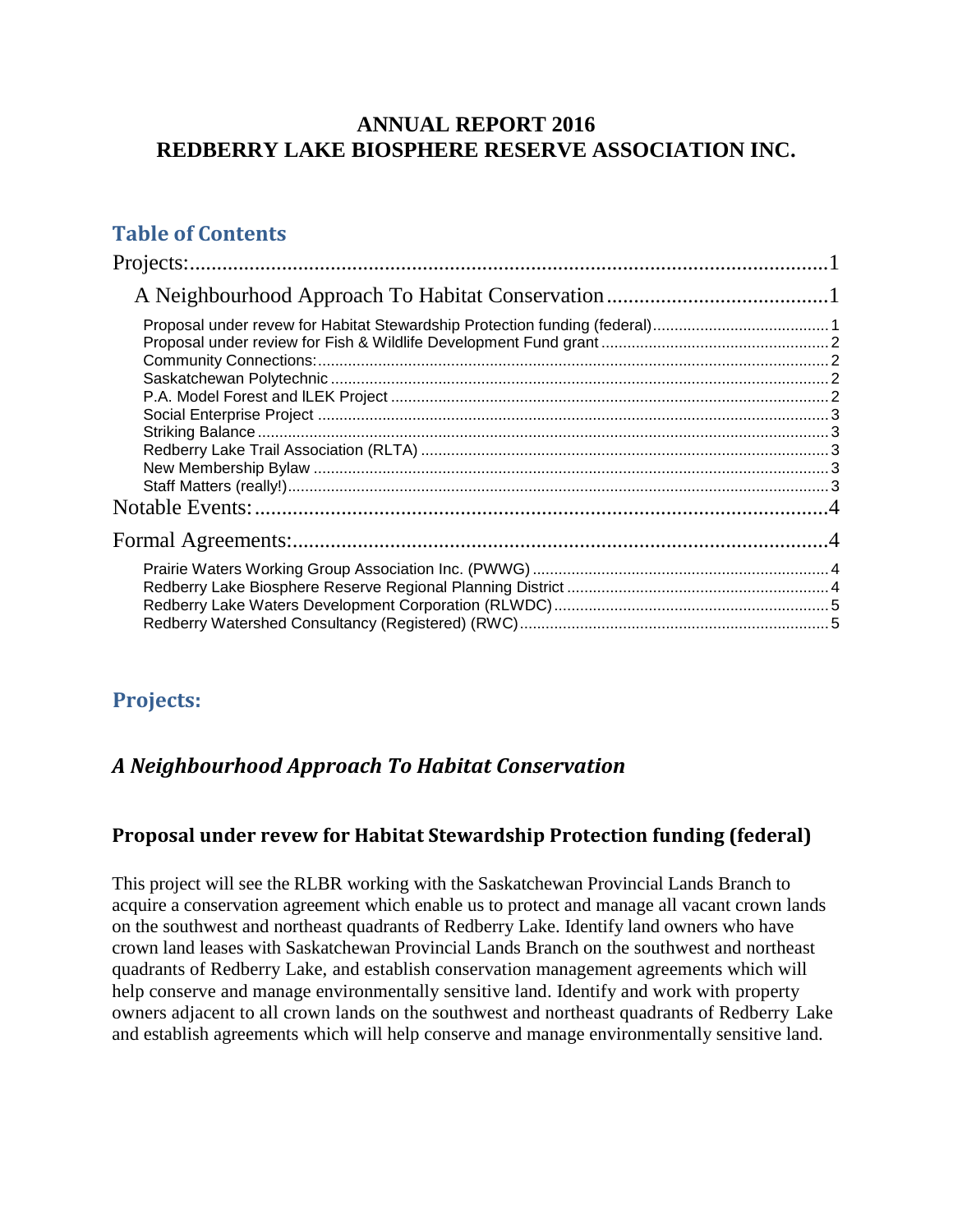### <span id="page-1-0"></span>**Proposal under review for Fish & Wildlife Development Fund grant**

This multi-year project will take place on crown and private lands around Redberry Lake and contribute to the conservation of multiple game, waterfowl and upland bird species through the conservation, management and restoration of important wildlife breeding and foraging habitat and the reduction of human-induced wildlife mortality through agricultural production. Important habitat for the target species is secured by:

- a) Negotiating an agreement with the Provincial Government that will result in the special designation of vacant crown lands, along with a transfer of authority to manage and conserve those lands
- b) Negotiating conservation agreements with private landowners which will allow traditional land use activities (such as grazing, fencing, hunting) while restricting activities that may jeopardize the integrity of the ecosystem (such as cultivation, introduction of noxious weeds, commercial development).
- c) Potential threats to wildlife will be detected by comparing population monitoring data with baseline data to identify management actions outlined in a management plan.
- d) Beneficial agricultural management practices will be implemented to mitigate and ideally reverse negative impacts on wildlife habitat.

#### <span id="page-1-1"></span>**Community Connections:**

As part of our formal partnership with the School of Environment and Sustainability at the University of Saskatchewan, we held our first annual fall event that showcases the partnership with SENS and our volunteer farmers from the area. These producers have agreed to work with Grad Students from SENS to further their understanding of the different types of farming in the biosphere reserve. For their time spent with the students, producers receive a report prepared by the students in regards to environmental issues of concern on their farms such as water quality and land management. These areas of concern with be monitored into the future to see if environmental issues are improving or not. Students presented on their farm visits and were very grateful for having the opportunity to learn about farming in the area. As well as the student presentations there was a trade show component that involved local business people involved with farming, being able promote their businesses. We feel that local people should be recognized for what they do to support agriculture.

#### <span id="page-1-2"></span>**Saskatchewan Polytechnic**

We have initiated contact with Dr. David Halstead of Saskatchewan Polytechnic in regards to students coming to the biosphere reserve to do research projects, similar to our agreement with the SENS.

### <span id="page-1-3"></span>**P.A. Model Forest and lLEK Project**

The Integrated Local Environmental Knowledge (ILEK) Project of the Research Institute for Humanity and Nature (RIHN), Japan, has accumulated lessons from various cases around the world, analyzing the mechanisms of ILEK-driven adaptive governance. One on-going activity of the ILEK Project is to work together with partner organizations to host workshops in several locations in the world to discuss society-science interactions. We propose a workshop be organized in Saskatchewan, where participants with diverse interests will be engaged in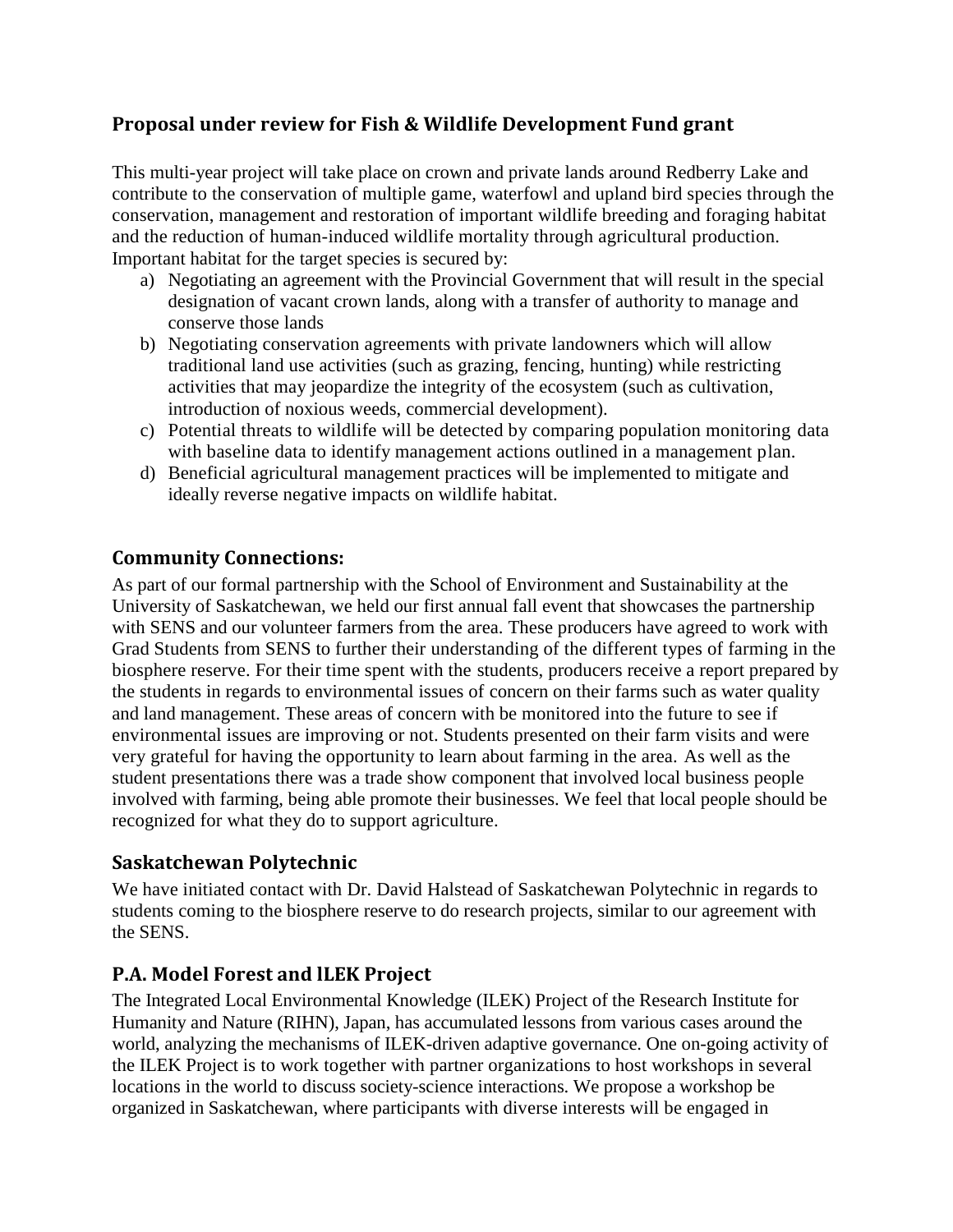deliberative discussion as to how society and science can collaborate and address socialecological issues faced by local communities.

#### <span id="page-2-0"></span>**Social Enterprise Project**

We are continuing our follow up with the Innoweave grant and have resubmitted our application to the McConnell Foundation. They have come back with a series of questions that need answers for us to proceed. Will be doing so in the next week.

### <span id="page-2-1"></span>**Striking Balance**

We have finished submitting information to the Striking Balance film crew and are looking forward for fall when there will be a Film Premiere event held in Hafford showcasing the film production. Associated with this, Dr. Maureen Reed (Uof S, SENS) and Peter Kingsmill (RLBR Chair) are collaborating with Yvonne Drebert (Striking Balance Producer) to write and publish a book about Canada's Biosphere Reserves, which is also expected to be launched in late 2016.

## <span id="page-2-2"></span>**Redberry Lake Trail Association (RLTA)**

Although not a formal working group of the biosphere reserve, we are pleased to report that the RLTA has been active in developing and maintaining the first sector of the perimeter trail around the lake. The association is made up of seasonal and full-time residents of the biosphere reserve and has been able to obtain donations (and a modicum of funding from the Mountain Equipment Co-op) to assist with trail development and the purchase of a self-propelled trail maintainer.

### <span id="page-2-3"></span>**New Membership Bylaw**

The Board of Governors have passed a new membership bylaw which opens three "Member-at-Large" postions on the board, as well as giving member municipalities more flexibility in their choice of representatives.

### <span id="page-2-4"></span>**Staff Matters (really!)**

The Board has been very fortunate over the last three years to have willing volunteers who continue to help with the management of the organization. We congratulate Susanne Abe, who has taken a full-time position as communications officer for the City of North Battleford, and we are incredibly pleased that she and Thomas and their son continue to make our community their home; Thomas has taken over much of Susanne's work for the North Saskatchewan River Basin Council at its office in Hafford, and continues to volunteer to help the RLBR with book-keeping and communications.

And, of course, John Kindrachuk continues to carry the RLBR banner, volunteering as Executive Director. Without the committment of John, Thomas and Susanne we simply would not have a functioning organization.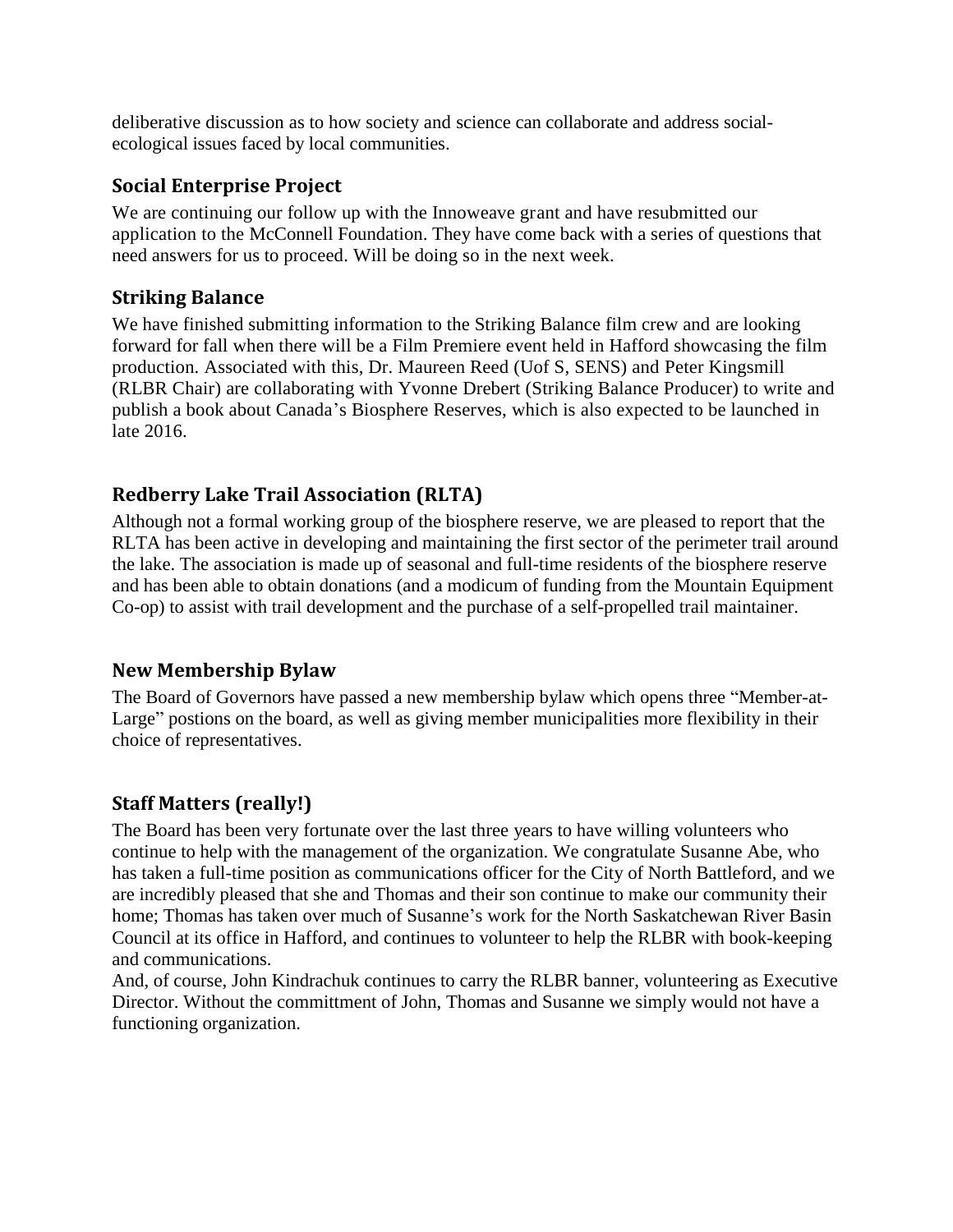## <span id="page-3-0"></span>**Notable Events:**

- Land Based Learning Chitek Lake (with NSRBC)
- CWRA Flood Workshop Presentation (with NSRBC)
- Attended PCAP Legislature Reception (with NSRBC)
- Hosted a Tourism Sask FAM Tour in the Biosphere Reserve
- Hosted Nature Saskatchewan Annual Fall Conference field day in September
- Hosted AIS Workshops in Saskatoon and Regina in February 2015 (with PWWG)
- Hosted UAV Seminar in February 2016 (with PWWG)
- Hosted SENS Community Connections event in Hafford

# <span id="page-3-1"></span>**Formal Agreements:**

- North Saskatchewan River Basin Council administration agreement
- MOU with University of Saskatchewan with regard to its graduate School of Environment and Sustainability (SENS). See Appendix A
- MOU with Integrated Local Environmental Knowledge project (run by Research Institute for Humanity and Nature, Japan)
- MOU (marketing and cooperation) with the Rhoen Biosphere Reserve (Germany)

### <span id="page-3-2"></span>**Prairie Waters Working Group Association Inc. (PWWG)**

The PWWG is a Non-Profit Corporation established in 2013, and was established to serve the environmental science and biodiversity monitoring functions of the Biosphere Reserve, with special regard to wetlands, lakes and riparian areas. It operates from the Biosphere Reserve office and field station. The organization's website is **[HERE](http://www.prairiewaters.ca/)**

### <span id="page-3-3"></span>**Redberry Lake Biosphere Reserve Regional Planning District**

The Planning District is the outcome of the development of municipal "Official Community Plans" and a "Regional District Plan" approved by the Province of Saskatchewan in early 2015. The Planning District includes the following municipalities:

| Hafford           | <b>Speers</b> |
|-------------------|---------------|
| Meeting Lake (RM) | Douglas (RM)  |
| <b>Borden</b>     | Maymont       |
| Great Bend (RM)   | Radisson      |

It is expected that the Planning District will be set up as a municipally-owned not-for-profit corporation in 2016.